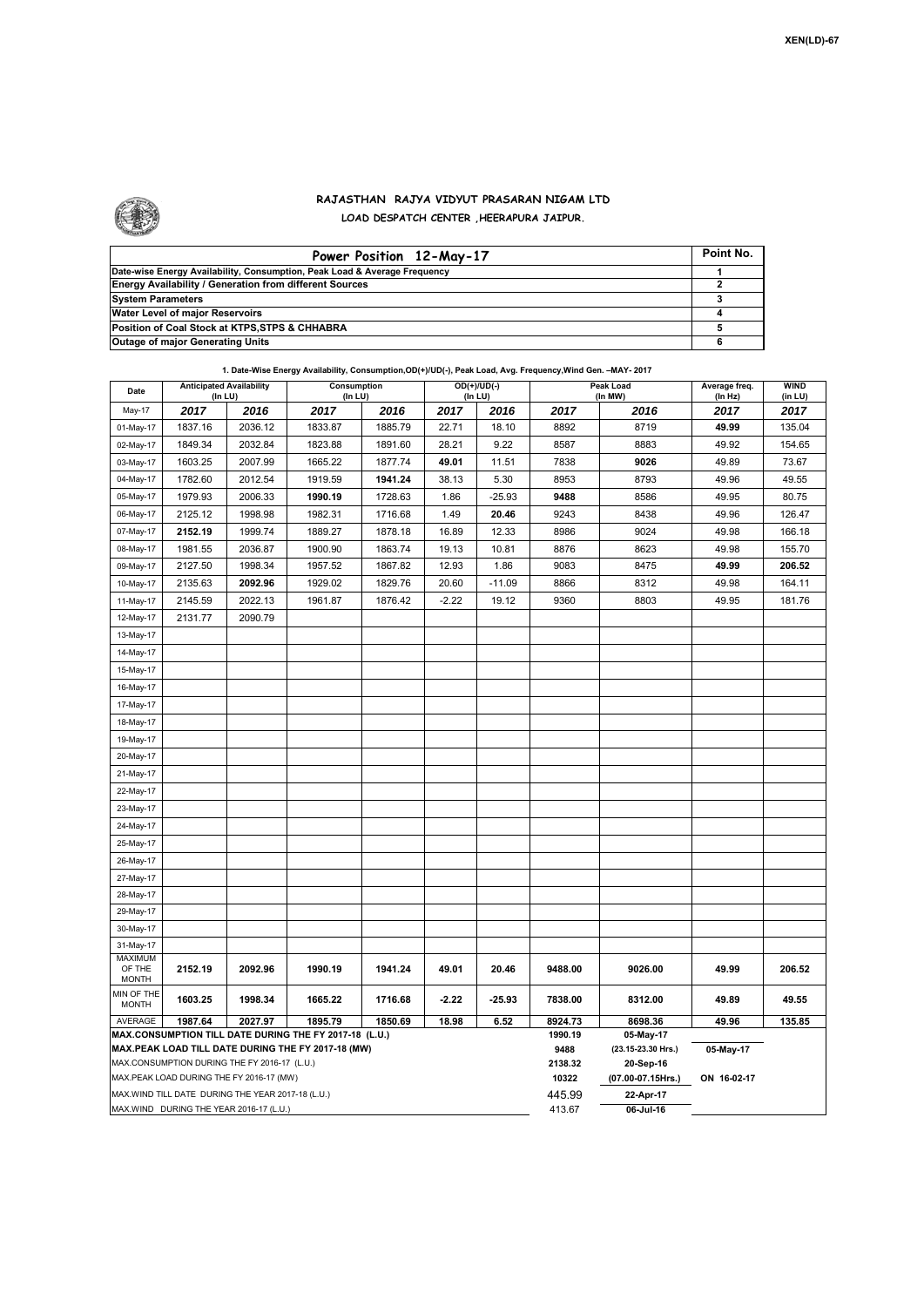## **Prior assessment of Avail. For next Day Prior assessment of Avail. Actual Energy Received 1** KTPS (1240/1240) 270.00 270.00 247.67 **2** STPS (1500/1500) 165.00 **165.00** 165.00 **165.48 3** DHOLPUR GAS CCPP (330/330) 0.00 0.00 0.00<br>4 RAMGARH (273.5/273.5) 40.00 6.00 21.48 **40.00** 6.00 21.48<br>**RAPP-A(200/200)** 41.32<br>**RAPP-A(200/200)** 38.00 38.00 41.32 **5** RAPP-A(200/200) **38.00** 38.00 38.00 41.32<br>**6** MAHI (140/140) 0.00 0.07 0.97 **6** MAHI (140/140) **7** CHAMBAL (RPS+JS) (135.5/271) 0.00 0.00 0.00 0.00 **8** GIRAL LIGNITE (250/250) 0.00 0.00 0.00 **9** CHHABRA TPS 1000/1000) **108.00** 91.00 108.00 86.33 **10** ADANI (TPS) + KALISINDH (TPS) (1200+1200/1320+1200) 528.00 424.00 358.27 11 | WIND FARM (3980.40/4119.15) 120.00 **180.00** 181.76 12 SOLAR POWER(737.70/1295.70) 0.00 0.00 0.00 0.00 **13** CAPTIVE POWER PLANTS  $\begin{bmatrix} 0.00 \\ 0.00 \end{bmatrix}$  0.00 0.00 0.00 **14** REGIONAL (INTRA STATE) O.A. (VLTPS) 0.00 0.00 0.00 0.00 0.00 0.00<br>**15** OPEN ACCESS **15** 0.00 0.00 0.00 0.00 0.00 0.00 **156 OPEN ACCESS 2012 12:58:04** -58.640 -58.640 -58.640 -58.640 -58.640 -58.640 -58.640 -58.640 -58.640 -58.640 -58.640 -58.640 -58.640 -58.640 -58.640 - 58.640 - 58.640 - 58.640 - 58.640 - 58.640 - 58.640 - 58.640 - 58.64 16 BIOMASS – (101.95/119.25)<br>
17 BARSINGHSAR LTPS(250/250) 3.00 26.00 26.00 25.53 17 BARSINGHSAR LTPS(250/250) 26.00 26.00 26.00 **18** RAJWEST (1080/1080) 201.00 201.00 158.63 **TOTAL (A) : 1-18 1430.52 1420.60 1251.73** 19 **BBMB COMPLEX** a) BHAKRA(230.79/1516.3) 26.16 26.16 26.43 26.55<br>b) DEHAR (198/990) 22.96 22.96 22.96 22.96 b) DEHAR (198/ 990) 22.96 c) PONG (231.66/396) 14.99 14.99 13.25 13.25 **TOTAL : a TO c** 62.76 **20** CENTRAL STATIONS d) SINGRAULI (300/ 2000) 78.80 73.06 69.32 e) RIHAND (310.24/3000) 90.19 87.54 88.55<br>1 DIUNCHAHAR-I(20/420) 90.41 0.25 2.48 **(In LU) S.No. Sources Available to Rajasthan / Installed Capacity as on 30.09.2016 (In MW) 11-May-17**  $f$ UNCHAHAR-I(20/420) g) UNCHAHAR-II& III(61/630) 8.66 6.28 11.28 h) INDIRA GANDHI STPS(JHAJHAR) 0.00/1500) 0.00 0.00 6.43 0.45 i) NCTPS DADRI St-II (43.22/980) + DADRI-TH 0.54 0.00 3.94<br>i) DADRI GAS (77/830) 0.26 j) DADRI GAS (77/830) 7.71 7.71 7.91 6.26 k) ANTA (83.07/419) 0.00 0.00 0.00 l) AURAIYA (61.03/663) 3.41 3.07 2.81<br>m) NAPP (44/440) 11.09 11.09 11.09 m) NAPP (44/440) 11.09 11.09 11.09 n) RAPP-B (125/440) 30.83 30.83 30.83 o) RAPP-C (88/440) 22.73 22.44 22.44 p) SALAL (20.36/690) 4.70 4.70 4.70 q) URI (70.37/720) 17.90 17.90 17.90 r) TANAKPUR (10.86/94) 0.78 0.78 0.64 0.80<br>s) CHAMERA – (105.84/540) 22.54 25.15 25.15 s) CHAMERA –I (105.84/540) 22.54 25.15 25.15 25.15 25.15 25.15 25.15 25.15 25.15 25.15 25.15 25.15 25.15 25.15  $t)$  CHAMERA-II (29.01/300) u) CHAMERA-III (25.21/231) 7.14 7.25 7.03 v) DHAULIGANGA (27/280) 4.20 3.53 4.07 w) DULHASTI (42.42/390) 12.02 10.62 9.87 x) SEWA (13/120) 3.70 2.72<br>v) N.IPC (112.00/1500) + RAMPLIR(31.808/412.02) 40.37 37.19 40.37 y) NJPC (112.00/1500)+RAMPUR(31.808/412.02) 40.37 40.37 37.19 40.37<br>z) TEHRI (75/1000) 3.92 3.92 3.92  $Z$ ) TEHRI $(75/1000)$ aa) KOTESHWR (33.44/400 ) + PARBATI3 (56.73/520) 16.39 13.41 13.29<br>ab) TALA 0.86 0.86 0.86 ab) TALA 0.71 0.86 0.86 ac) MUNDRA UMPP (380/4000) 71.52 72.00 72.00 ad) SASAN **(372/3960) 63.67 63.67 63.67 63.67** ae) FRKKA+KHLGN+TLCHR (70.18/3940) 26.75 20.33 13.71 af) URS POWER(DADRI TH-I)  $\begin{array}{|l|c|c|c|c|c|}\hline \text{a$f)} \text{URS} & \text{POWER}(\text{DADRI TH-I}) & \text{O.00} & \text{O.00} & \text{O.00} & \text{O.00} \ \hline \text{10TAL SCHEDULE(a TO af)} & & & & & & \text{633.08} & \text{604.19} & \text{599.07} \end{array}$ TOTAL SCHEDULE(a TO af) LOSSES -20.66 -16.20 -23.99 NET SCHEDULED **612.42 587.99 575.08 21 BILATERAL (REG.) EXCL. BANKING 23.53 23.86 22** BANKING 0.00 0.00 0.00 0.00 **23** BILATERAL(INTER-REG.). EXCLUDING (ISOA & BANKING) 57.43 52.90 57.43 **24 INTER STATE OPEN ACCESS (BILATERAL+IEX) 51.48 58.40 58.64 25** INDIAN ENERGY EXCHANGE 43.62 -2.69 -2.69 **TOTAL(B): (19 TO 25) 701.25 724.98 710.37** TOTAL GENERATION (A +B) : 1 TO 25 **1962.09** OVER DRAWAL (+)/UNDER DRAWAL (-) 1999 10:22<br>131.77 2145.59 1961.87 2131.77 2014 **GRAND TOTAL 2131.77 2145.59 1961.87**<br>LAST YEAR 2090.79 2022.13 1876.43 LAST YEAR *2090.79 2022.13 1876.43*

## **2.Anticipated Availability/Generation From Different Sources**